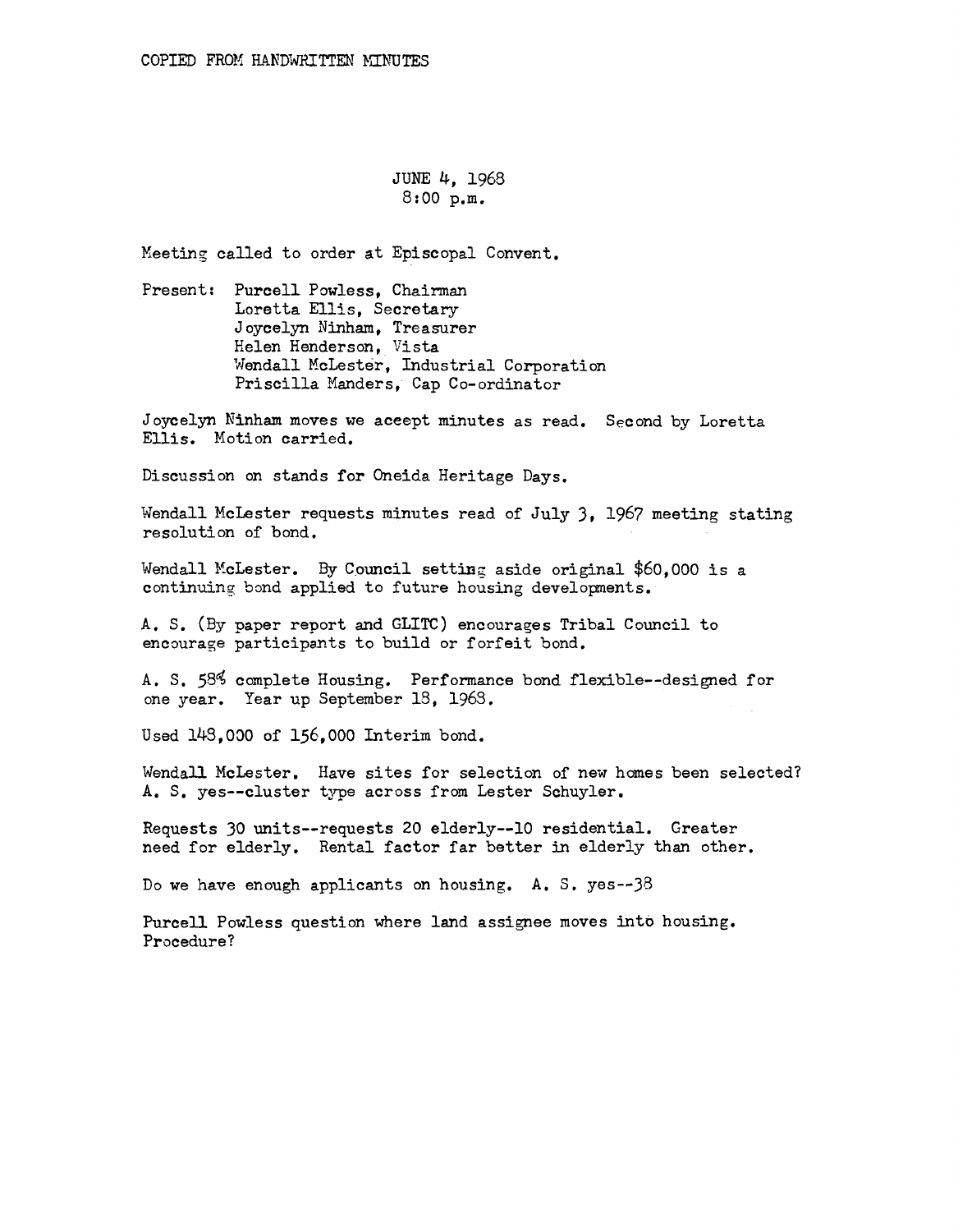Tribe has first chance for purchase of personal property. Tribe appraise property.

J oycelyn Ninham requests Mr. Piepenbrink to investigate Ab. Wheelock assignment and rehabilitation loan.

Property sold $_{\tau}$  Assets total more than \$5000--need year before can apply for housing. Under \$5000 can move in when property is sold.

4o year lease--for duration of indebtedness. At 40 years become total property.

Reverse procedure--earn as much as you want and apply for housing. Minimum for low-rent approximately \$7500. Lower limitation \$3600. SS rent supplement and welfare situation and welfare agrees to supplement--makes you eligible. \$60 - \$65 month. 2o% for rent.

Purcell Powless. Have you process this application for Turnkey.

A. s. Appropriations for Housing approved. Actual appropriations not been made.

Purcell Powless. Is there a chance we will be by-passed in favor of Western Tribes. A. s. No. I am new at this--will accept suggestions. Meeting the lOth of every month.

Anna.John. Does the Tribal Council have anything to do with Housing. Don't we know anything about Housing?

Purcell Powless. No. I am new at this--will accept suggestions. Meeting the lOth of every month.

A. J. Get together with Housing Authority and find out what is going on.

A. s. Site selection meeting to be held an 23rd of May. (Postpone to 29th) did not occur--held meeting on 23rd of May. Site selection made with people who arrived here. Oscar Archiquette attended.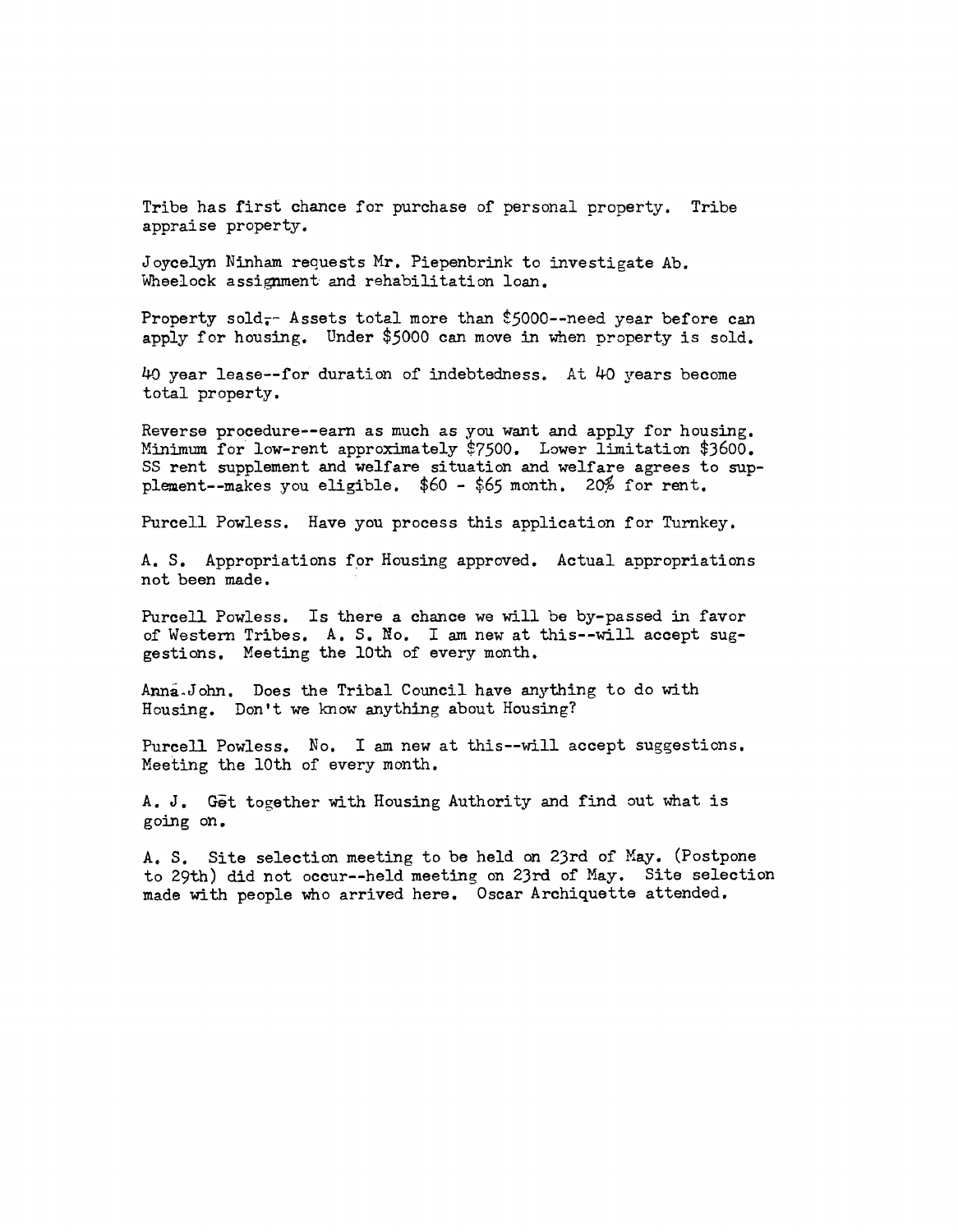J oycelyn Ninham. Do you remember what year the Church turned land over to the Tribe. A. S. 1964--one half of taxes for 1964, \$24 for conversion.

wendall McLester. It seems probable that present housing be furnished before new housing takes place? A. S. it is possible that housing can start fall 1968. Will be appropriated by 1969.

We hold program reservation for 20 more Mutual Help Housing. \$300,000 freeze on--that we can claim.

Wendall McLester. This was standing a couple of years ago--for home improvements \$3500. Send a letter Riley requesting information.

A. S. HIP (BIA funded) used very limited used only extreme areas. When HIP was designed for improving areas that had no housing and Wisconsin Dells had special legislation to develop 10 units--was originally designed to improve houses--completely different class of house. They used what is similar to a transitional house-carry them through from existing shelters to good housing. Appropriations cut off. Rev. Ives  $(?)$  still went ahead with program limited to \$500 per house--put in an additional room, sewer pipe and put sink in kitchen-left a lot to be desired. Had to put 5x8 room in. Same thing is happening at Hole Lake right now. HIP utilized--very limited--same plan on Margaret Summers place.

FHA loan situations:for people who have no income borrow up to \$1500 earning capacity up to \$3500. Hr. Chavez.

Money outstanding \$16,000.

A. J. who can apply. A. S. anybody on roll.

Preference--by Indians.

Loretta Ellis. Has Lydia Cornelius sold her property? A. S. yes--to her son.

Treasurer's report:

Loretta Ellis moves we accept Treasurer's report. Second by Joycelyn Ninham. Motion carried.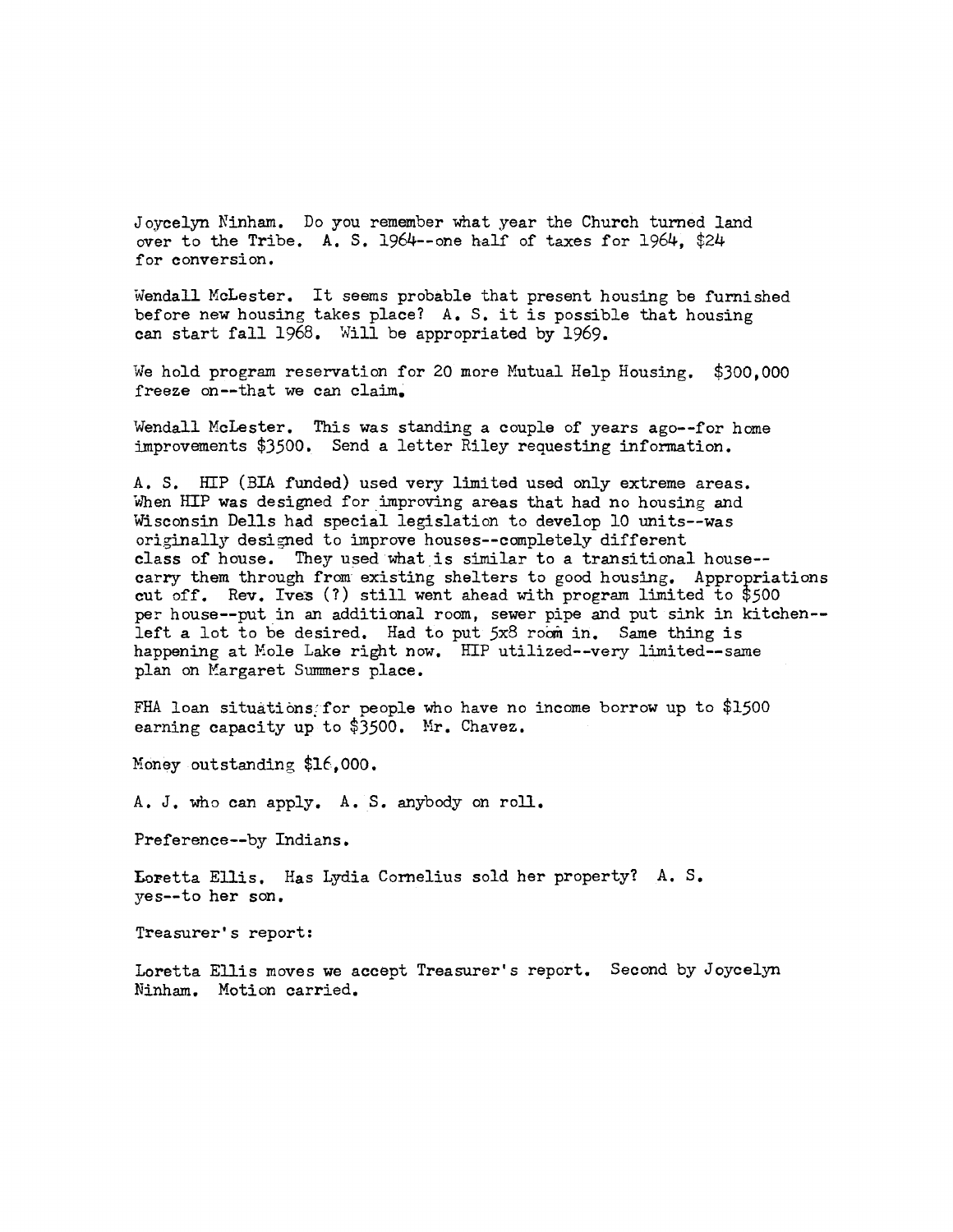GLITC. Joycelyn Ninham moves we pledge \$50 to save voice. Second by Loretta Ellis. Motion carried.

Joycelyn Ninham requests we send letter

Formal request to be made after Wendall finds out particulars.

| Appointment of: Irene Moore | Ira Cornelius                         | Anna<br>Dean Sickles |
|-----------------------------|---------------------------------------|----------------------|
|                             | Wendall McLester<br>Artley Skenandore | Eva Danforth         |

## CAP

Mrs. Henderson--cars--11 Tuesday & Friday--swimming.

Loretta Ellis moves we table resolution on Human Rights Open Housing.

Old Business:

Van Ray Thomas paid \$35 June 13, 1967--came in and make arrangements to pay his clerk.

Loretta Ellis moves we pay bills. Second by Joycelyn Ninham. Motion carried.

Joycelyn Ninham requests a audit for mid July--six month audit from BIA.

Jim Schuyler requests that his loan is paid thru August.

Loretta Ellis moves we adjourn. Second by J oycelyn Ninham. Hotion carried.